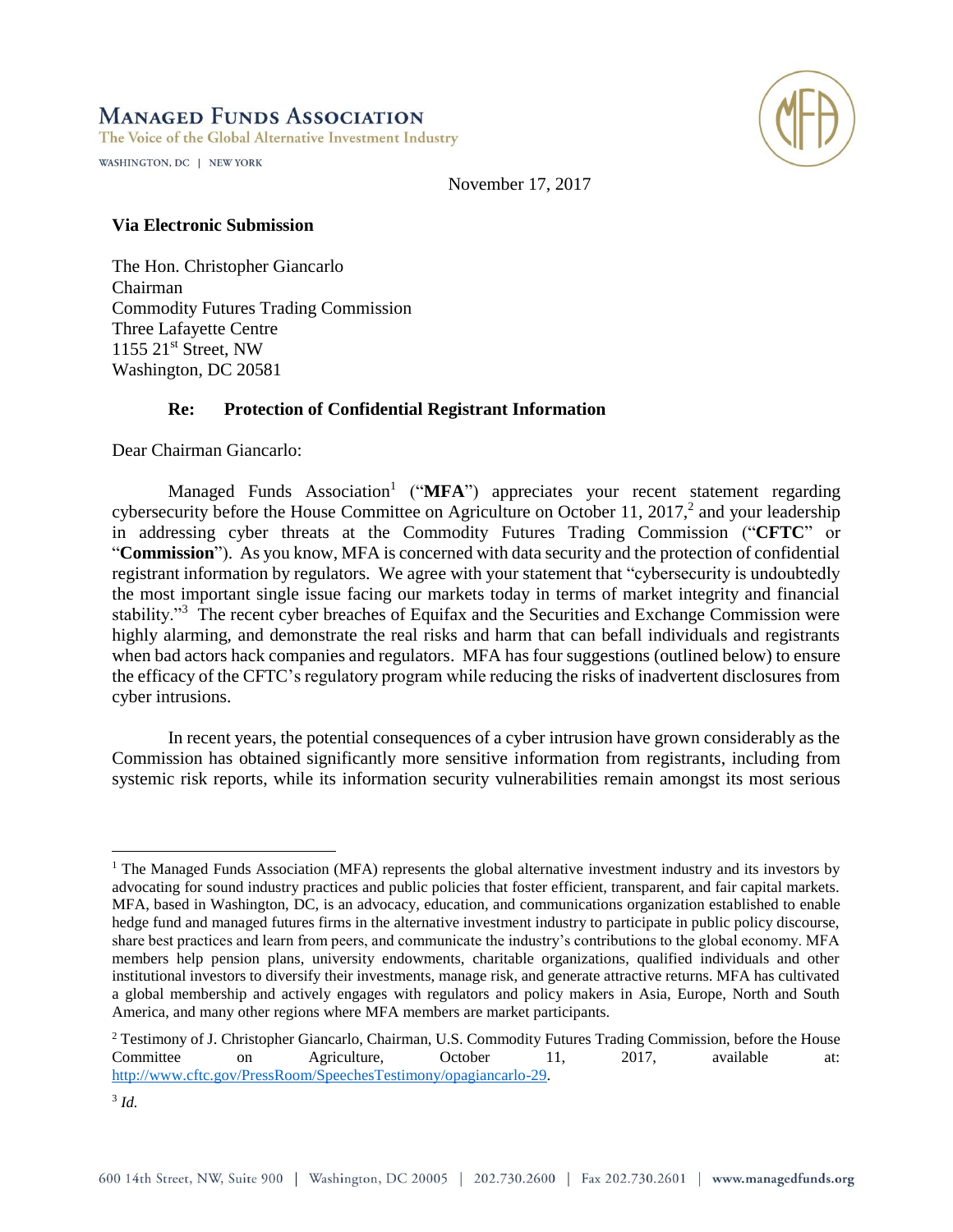Chairman Giancarlo November 17, 2017 Page **2** of **4**

management challenges.<sup>4</sup> MFA has raised strong concerns to regulators, including the Commission, regarding data security and the protection of confidential registrant information.<sup>5</sup> We are concerned that a data security breach could create significant market volatility, destabilize markets, harm investors, and result in the misappropriation of confidential proprietary information.

With the benefit of more experience, it would be wise for the Commission to reconsider the types of information that it collects and under what circumstances. We urge the Commission to rethink: (1) the data it collects from commodity pool operators ("**CPOs**") and commodity trading advisors ("**CTAs**"); (2) how it collects and protects such data; and (3) the disposal of such data when the Commission is through using it.

## **I. Reviewing What the CFTC Collects**

The Commission requires CPOs and CTAs to provide lengthy, detailed reports of their investments, strategies and business operations through Forms CPO-PQR and CTA-PR.<sup>6</sup> In the current environment of growing cybersecurity threats, the "more is better" approach to data collection is no longer a pragmatic or prudent approach to regulation. As part of the Commission's strategy to mitigate systemic risk and harm to investors and registrants from cyber theft, we believe the Commission should use greater restraint in its data reporting requirements and request only data that it needs to achieve its core mission.

Recommendation #1: The Commission should narrow the scope of systemic risk filings to information that could identify such risks to data that is necessary to achieve the Commission's core mission. To assist the Commission in considering this request, MFA will be developing a revised Form PF/PQR, consistent with our recommendations for the Commission and the Securities and Exchange Commission to rationalize and simplify reporting by adopting a single, simpler form; and for NFA to amend Form PQR to its pre-Dodd-Frank Act version and to make similar amendments to Form PR.<sup>7</sup>

 $\overline{a}$ 

<sup>&</sup>lt;sup>4</sup> *See, e.g.,* CFTC Office of Inspector General ("OIG") Assessment of the Most Serious Management Challenges Tacing the CFTC, September 25, 2017, available at: Facing the CFTC, September 25, 2017, available at: [http://www.cftc.gov/idc/groups/public/@aboutcftc/documents/file/oigmgmtchall2017.pdf;](http://www.cftc.gov/idc/groups/public/@aboutcftc/documents/file/oigmgmtchall2017.pdf) CFTC OIG Assessment of the Most Serious Management Challenges Facing the CFTC, October 26, 2016, (finding that the most serious management challenges for the CFTC are to minimize information security vulnerabilities in its network, and to execute its strategic plan with limited budgetary resources, among others) available at: [http://www.cftc.gov/About/OfficeoftheInspectorGeneral/ssLINK/oigmgmtchall2015;](http://www.cftc.gov/About/OfficeoftheInspectorGeneral/ssLINK/oigmgmtchall2015) CFTC Office of Inspector General ("OIG") Report to Congress, April 1, 2015-September 30, 2015, (raising concerns with the vast majority of servers and network users) available at: [http://www.cftc.gov/idc/groups/public/@aboutcftc/documents/file/oig\\_reporttocongress093015.pdf.](http://www.cftc.gov/idc/groups/public/@aboutcftc/documents/file/oig_reporttocongress093015.pdf)

<sup>5</sup> *See* letter from Stuart J. Kaswell, Executive Vice President, Managing Director and General Counsel, MFA, to Chris Giancarlo, Chairman, CFTC, dated June 6, 2017 on Regulatory Priorities, available at: [https://www.managedfunds.org/wp-content/uploads/2017/06/MFA-Letter-to-Acting-Chair-Giancarlo-Appendix.pdf.](https://www.managedfunds.org/wp-content/uploads/2017/06/MFA-Letter-to-Acting-Chair-Giancarlo-Appendix.pdf) 

<sup>&</sup>lt;sup>6</sup> Forms CPO-PQR and CTA-PR, available at: [https://www.nfa.futures.org/EasyFilePlus/EFPTemplate.aspx?template=PQR;](https://www.nfa.futures.org/EasyFilePlus/EFPTemplate.aspx?template=PQR) and [https://www.reginfo.gov/public/do/DownloadDocument?objectID=28356201.](https://www.reginfo.gov/public/do/DownloadDocument?objectID=28356201)

<sup>7</sup> *See supra* n. 5.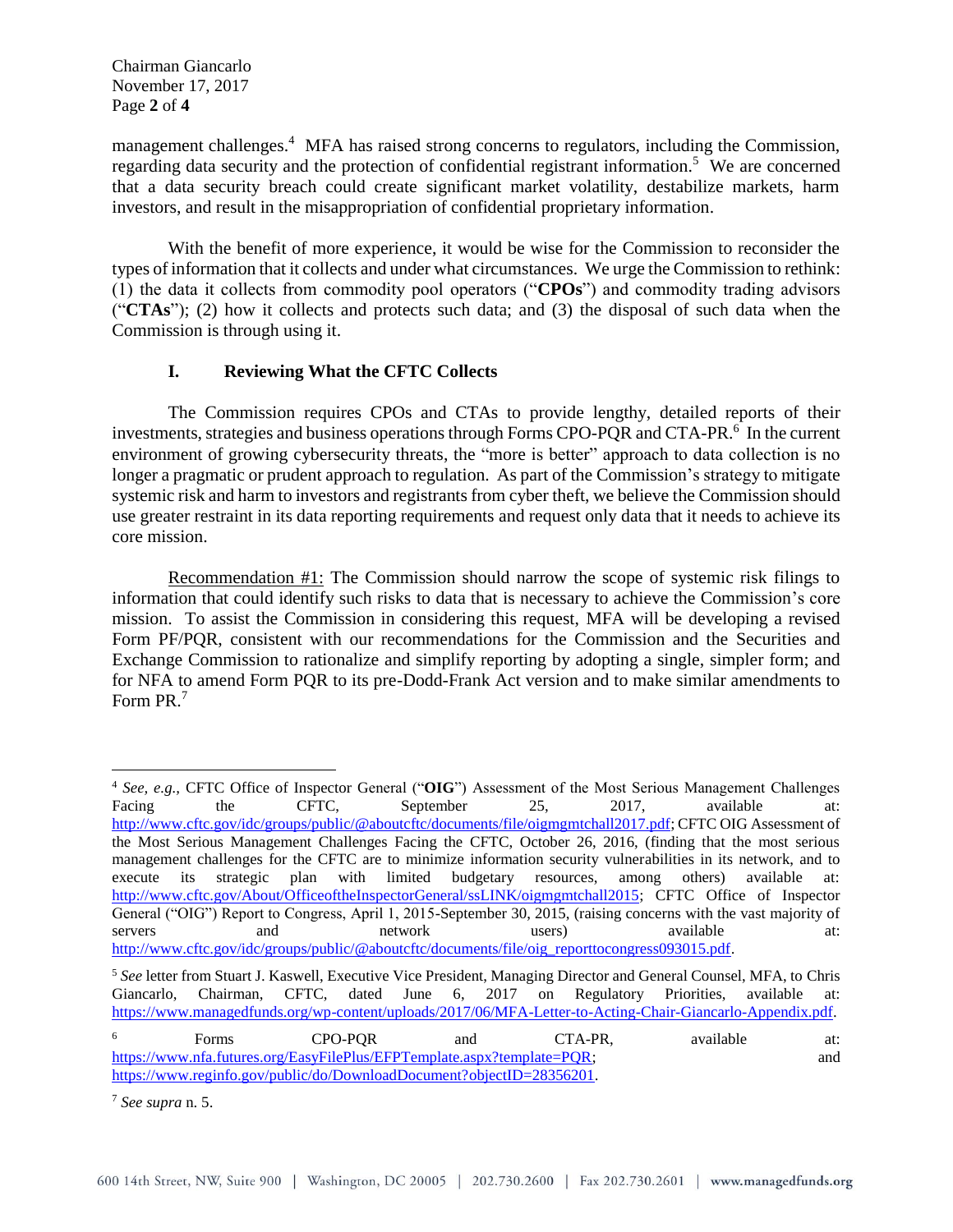Chairman Giancarlo November 17, 2017 Page **3** of **4**

### **II. Data Collection & Protection of CPO and CTA Filings**

MFA supports the Commission having the information it needs to oversee registrants and to surveil markets. This authority, however, needs to be balanced with the potential risk of irrevocable harm (*e.g.*, unauthorized disclosure or misappropriation of trade secrets) to registrants and their investors. We believe the Commission and its delegate, the National Futures Association ("**NFA**") should review how they collect and protect information through routine confidential filings and during regular exams to mitigate the damage from a future cyber breach.

Recommendation #2: The Commission and NFA should incorporate protections within the design of their forms and reporting systems to mitigate cyber breaches. The Commission and NFA should focus on disaggregating the information stored. For example, the Commission and NFA should enable CPOs and CTAs to use alphanumeric identifiers for filings, to be kept separately within their systems, and revise questions containing firm identifying information. These safeguards would mitigate damage from a breach of EasyFile (through which Forms CPO-PQR and CTA-PR and other filings are made). It would be the equivalent of using a unique numerical identifier on a credit file, rather than the person's name and social security number.

Recommendation #3: The Commission and NFA should have information security policies in which the protections and security requirements are heightened or tiered depending upon the level of sensitivity of the data collected. CFTC or NFA staff should have access to this sensitive information on a "need to know" basis and in accordance with pre-determined protocols.

### **III. Disposal or Return of Confidential Data**

To further mitigate the risks from a future cyber breach, when the Commission or NFA is through using registrant data—whether it be old Forms CPO-PQR or CTA-PR data or documents received as part of an exam request—we believe it is important for the Commission and NFA to affirmatively return or destroy such data, rather than maintain it in its network and prolong the risk of the data disclosure or misappropriation. Certain types of registrant information, such as trade secrets, may never lose their status as confidential proprietary information. Keeping years of old data or confidential information provides an attractive target for thieves, cyber or otherwise.

Recommendation #4: To further mitigate the risks from a future cyber breach, the Commission and NFA should return or destroy sensitive, confidential registrant data once they are through using it.

\* \* \* \* \*